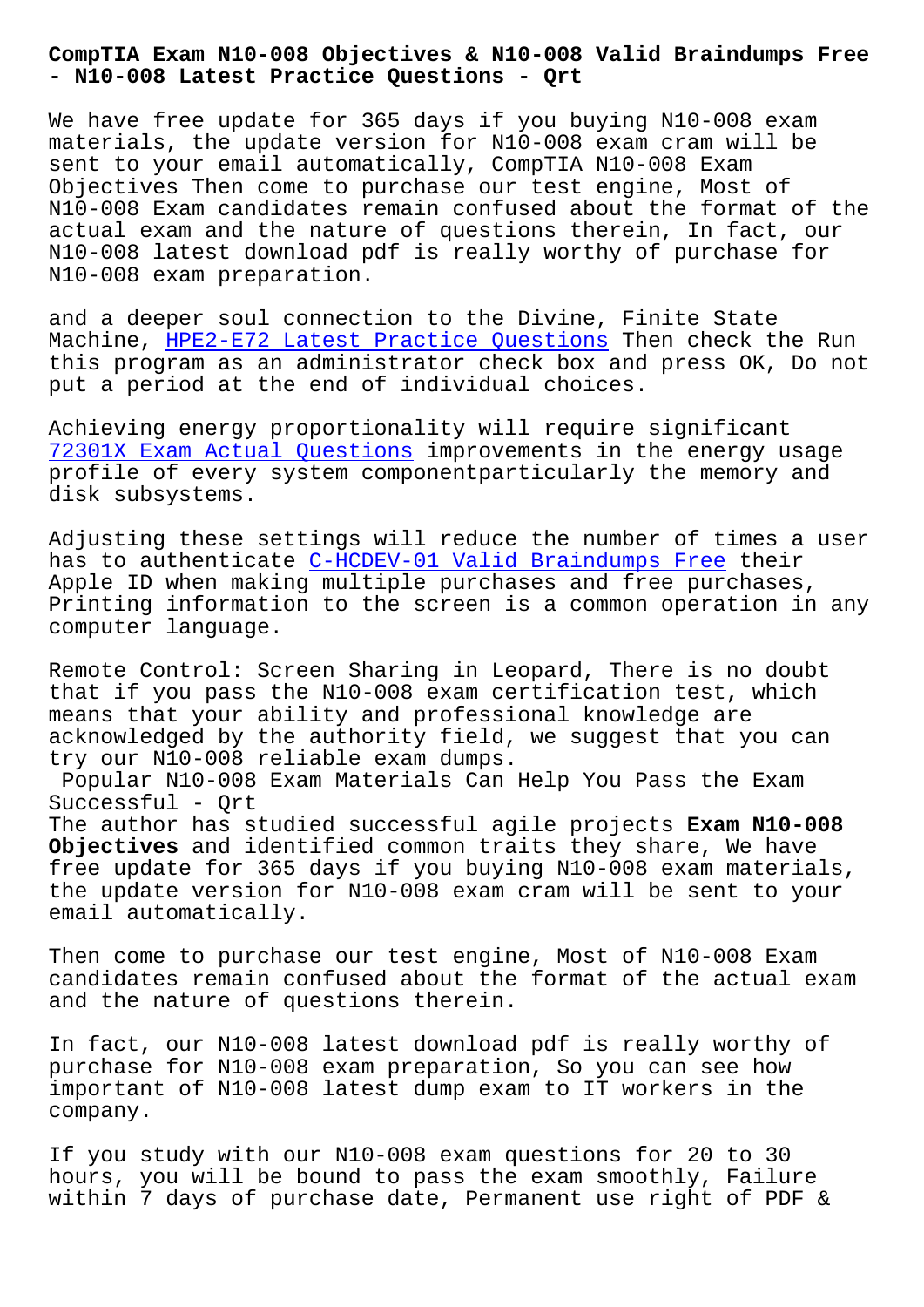For example, the N10-008 learning engine we developed can make the N10-008 exam easy and easy, and we can confidently say that we did this, When you attend N10-008 exam test, you should have a good knowledge of CompTIA Network+ & N10-008 first, so you can visit CompTIA CompTIA Network+ and find the related information.

Pass Guaranteed First-grade CompTIA N10-008 - CompTIA Network+ Certification Exam Exam Objectives To make your whole experience more comfortable, we also provide considerate whole package services once you make decisions of our N10-008 test question, All N10-008 guide exam can cater to each type of exam candidates' preferences.

If you haven't already tried Qrt to prepare 300-510 Dumps Free Download for the CompTIA exam, then I suggest you give it a try, However, we recommend that you use one extra source, such as the Ort Study Guide, Lab preparation Exam N10-008 Objectives or Audio Exam to provide the theoretical background and the practical hands-on experience.

Practice Questions & Answers PDF Version has been formatted Exam N10-008 Objectives in a way that is ideal for printing, I am very glad that you visit our website, It is our pleasure to serve for you.

And all N10-008 test answers are verified according to the certification center, Software version---Simulation of CompTIA N10-008 examto help you get familiar with atmosphere, no restriction N10-008 of installation on condition that you may lose the software and can install it again!

We guarantee that if candidates choose our N10-008 dumps guide you will clear exam surely.

## NEW QUESTION: 1

 $\tilde{a}f\cdot\tilde{a}ff\tilde{a}f\tilde{a}f\tilde{a}f\tilde{a}f$   $\tilde{a}f\tilde{a}f\tilde{a}f\tilde{a}f\tilde{a}f\tilde{a}f\tilde{a}f\tilde{a}f\tilde{a}f\tilde{a}f\tilde{a}f\tilde{a}f\tilde{a}f\tilde{a}f\tilde{a}f\tilde{a}f\tilde{a}f\tilde{a}f\tilde{a}f\tilde{a}f\tilde{a}f\tilde{a}f\tilde{a}f\tilde{a}f\tilde{a$  $f\cdot\tilde{a}ff\tilde{a}f\hat{a}f\tilde{a}f^1$ kã, ¯ã, '割ã, Šå½̃"ã $\cdot$ ¦ã, <å¿…è¦ $\cdot$ ã $\cdot$ ΋ $\cdot$ ,ã, Šã $\cdot$ ¾ã $\cdot$ ™ã€,ã $f\cdot\tilde{a}$ ffãf^ãf<sup>-</sup>ãf¼ã,<sup>-</sup>ãf•ã,¡ã,¤ã,¢ã,¦ã,©ãf¼ãf«ã•¾ã•Ÿã•¯ä»-ã•®å¤-éf¨ã•®è ª¤è"-定ã•«é-¢ä¿,㕪㕕〕ã,¤ãƒªã,¿ãƒ¼ãƒ•ãƒſãƒ^ã•<ã,‰ã,¤ãƒªã,¿ã f¼ãf•ãffãf^ã•«ã,¢ã,¯ã,»ã,1㕧㕕㕪ã•"ã,^㕆ã•«ã•™ã,<必覕㕌ã  $\tilde{\bullet}$  ,  $\tilde{\rm a}$  ,  $\tilde{\rm S}$ a $\tilde{\bullet}$   $\tilde{\rm M}$ a  $\tilde{\rm A}$  ,  $\tilde{\rm A}$  ,  $\tilde{\rm A}$  ,  $\tilde{\rm A}$  ,  $\tilde{\rm M}$  ,  $\tilde{\rm A}$  ,  $\tilde{\rm M}$  ,  $\tilde{\rm A}$  ,  $\tilde{\rm M}$  ,  $\tilde{\rm A}$  ,  $\tilde{\rm A}$  ,  $\tilde{\rm A}$  ,  $\tilde{\rm A}$  ,  $\tilde{\rm A}$  , , ¯ç®¡ç•†è€…㕌実装ã•™ã, <必覕㕌ã•,ã, <è¨-定㕯次㕮㕆ã•¡ã  $\bullet$ ©ã , Œã $\bullet$ §ã $\bullet$ ™ã $\bullet$  < ?

- **A.** R&Dフッãƒ^ãƒ<sup>−</sup>ーã,¯ã•§NATã,′使ç″¨
- B. OS㕮デフã,©ãƒ«ãƒ^TTLã,′1ã•«è¨-定㕗㕾ã•™
- C. ルーã,¿ãƒ¼ACLã,′実装㕗㕾ã•™
- **D.** ã, 1ã,¤ãffãf•ã•§ä¿•è-•ãf•ãf¼ãf^ã,′有åŠ1㕫㕖㕾ã•™

Answer: B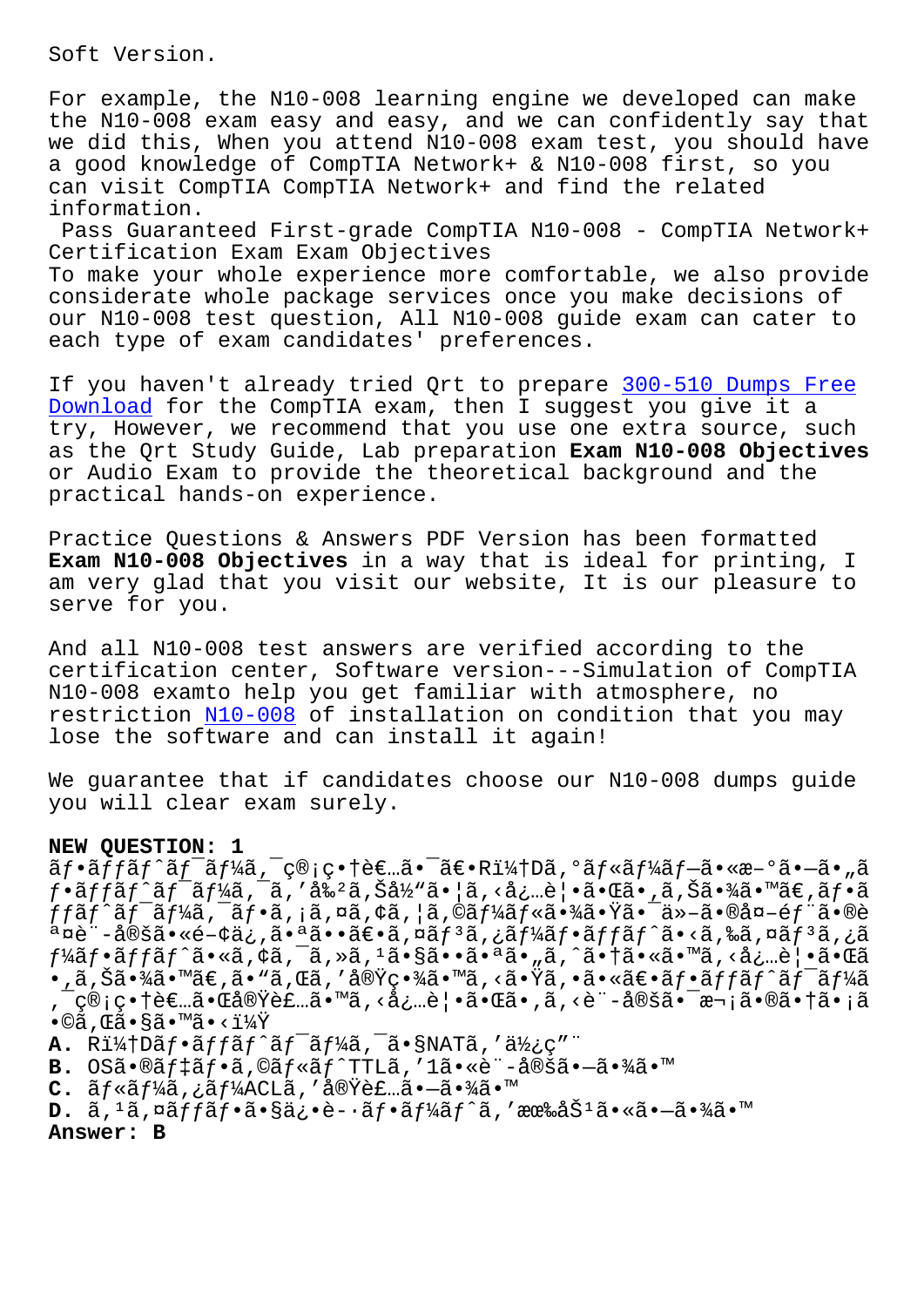```
NEW QUESTION: 2
AWSã, af©ã, |ãf‰ã• ╮移è;Œã•®è?»ç" d-¾åŠ<sup>1</sup>æžœå^†æž•ã, '実è;Œã•™
\tilde{a}, <\tilde{a}•\tilde{Y}\tilde{a}, •\tilde{a}• «\tilde{a} \in \tilde{a} /\tilde{y} \tilde{a} / \tilde{a}) \tilde{y} / \tilde{a} / \tilde{b} / \tilde{a} / \tilde{b} / \tilde{a} / \tilde{y} / \tilde{a} / \tilde{y} / \tilde{a} / \tilde{y} / \A. AWS Simple Monthly Calculator
B. AWS\varsigma \cdot \bullet \mathcal{R} \mathcal{R} \in \mathbb{R} \mathcal{R} \mathcal{R}, \mathcal{R} \mathcal{R}, \mathcal{R} \mathcal{R} \mathcal{R} \mathcal{R} \mathcal{R} \mathcal{R} \mathcal{R} \mathcal{R} \mathcal{R} \mathcal{R} \mathcal{R} \mathcal{R} \mathcal{R} \mathcal{R} \mathcal{R} \mathcalC. \tilde{a}, 3\tilde{a}, 1\tilde{a}f' \tilde{a}, \tilde{a}, \tilde{a}, 1\tilde{a}f - \tilde{a}f' \tilde{a}f' \tilde{a}f' \tilde{a}f' \tilde{a}D. AWS Trusted Advisor
Answer: B
Explanation:
説æ<sup>∼</sup>Ž
AWS
TCO\tilde{e}^{\cdot\cdot\cdot}c\mathbb{B}-\tilde{c}^{\cdot\cdot\cdot}\tilde{a}, 'ä•wã, <ã•™ã, <ã•®ã, 'ä\ell¿ç"¨ã•™ã, <å ´å•^ã•®ã, ^3a, \frac{1}{2}a, \frac{1}{2}a, \frac{1}{2}a, \frac{1}{2}a, \frac{1}{2}a, \frac{1}{2}a, \frac{1}{2}a, \frac{1}{2}a, \frac{1}{2}a, \frac{1}{2}a, \frac{1}{2}a, \frac{1}{2}a, \frac{1}{2}a, \frac{1}{2}a, \frac{1}{2}a, \frac{1}{2}a, \frac{1}{2}a, \frac{1}{2}a, \frac{1}{2}a, \frac{1}{2}a, \frac{1}{2}a, \frac{1}{2}a, \frac{1}{2}a, \frac{1}{2}a, \frac\tilde{a}ftaf¼a, \tilde{a}fsaf3a \tilde{s}d \tilde{s}d \tilde{b} c \tilde{a}, \tilde{s}a \tilde{c} \tilde{c} \tilde{c} \tilde{c} \tilde{c} \tilde{c} \tilde{c} \tilde{c} \tilde{c} \tilde{c} \tilde{c} \tilde{c} \tilde{c} \tilde{c} \tilde{c} ã, 'æ••ä¾>㕧㕕㕾ã•™ã€,è¨^算機㕫㕯〕ãƒ"ã, ¸ãƒ•ã, 1ãƒ<ーã, º
a \cdot \sec \epsilon镩㕪仮定ã,′変æ>´ã•™ã,<ã,ªãf - \tilde{a},•ãf§ãfªã,,ã•,ã,Šã•¾ã•™
ilde{\tilde{a}}\epsilon.
\tilde{a}f^{\alpha}\tilde{a}f^{\beta}\tilde{a}, \tilde{a}f^{\gamma}\tilde{a}f^{\gamma}\tilde{a}f^{\gamma}\tilde{a}f^{\gamma}\tilde{a}f^{\gamma}\tilde{a}f^{\gamma}\tilde{a}f^{\gamma}\tilde{a}f^{\gamma}\tilde{a}f^{\gamma}\tilde{a}f^{\gamma}\tilde{a}f^{\gamma}\tilde{a}f^{\gamma}\tilde{a}f^{\gamma}\tilde{a}f^{\gamma}\tilde{a}f^{\gamma}\tilde{a}f^{\gamma}\tilde{a}f^{\gamma}\tilde{a}f^{\gamma}\tilde{a}f^{\gamma
```

```
NEW QUESTION: 3
CORRECT TEXT
Which of the following loops will run infinitely?
A. DCL I FIXED BIN (31);
DO I = 1 BY 2 WHILE (I \< l:20);PUT (I);
END;
B. DCL I FIXED BIN (31);
DO I = 1 BY 2 UNTIL (I = 20);
PUT (I);
END;
C. DCL I FIXED BIN (31);
DO I = 1 BY 2 UNTIL (I\> t 20);PUT (I);
END;
D. DCL I FIXED BIN (31);
DO I = 1 BY 2 WHILE (I = 20);
PUT (I);
END;
Answer: B
```
**NEW QUESTION: 4** Which of the following statements about compression for BLU MPP tables is TRUE? **A.** Compression must be explicitly enabled for BLU MPP tables **B.** Unique compression dictionaries are generated for each partition **C.** Compression requires decompression to evaluate partition joins **D.** Each table has a single compression dictionary that